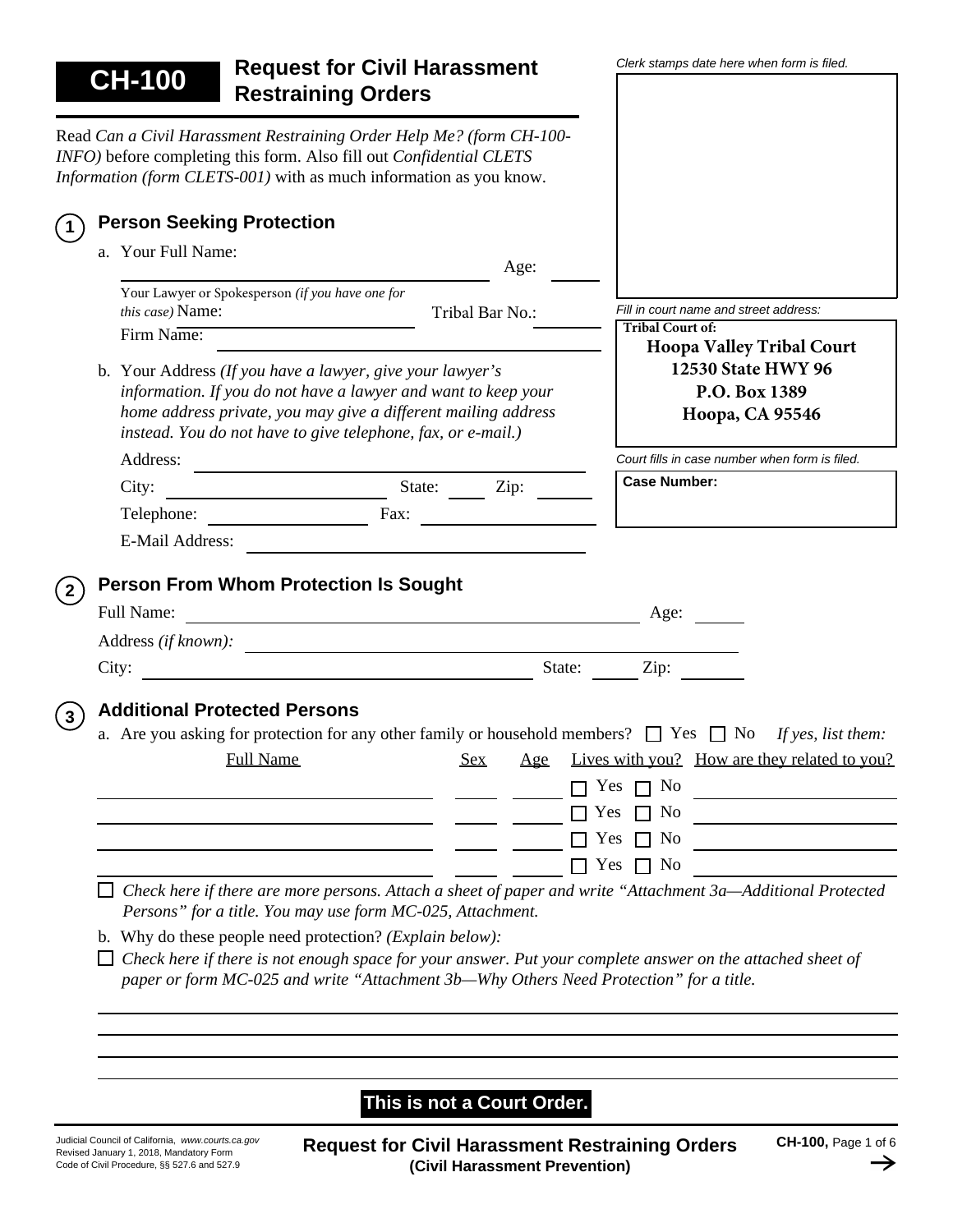#### **4 Relationship of Parties**

How do you know the person in **(2)**? *(Explain below)*:

*Check here if there is not enough space for your answer. Put your complete answer on the attached sheet of paper or form MC-025 and write "Attachment 4—Relationship of Parties" for a title.*

#### **5 Venue**

Why are you filing in this county? *(Check all that apply):*

- a.  $\Box$  The person in (2) lives in this county.
- b.  $\Box$  I was harassed by the person in  $\Omega$  in this county.
- Other *(specify):* c.

# **6 Other Court Cases**

a. Have you or any of the persons named in **3**) been involved in another court case with the person in **2**)?

Yes No *(If yes, check each kind of case and indicate where and when each was filed.)*

|     | Kind of Case                               | Filed in <i>(County/State)</i> | Year Filed Case Number (if known) |
|-----|--------------------------------------------|--------------------------------|-----------------------------------|
| (1) | $\Box$ Civil Harassment                    |                                |                                   |
| (2) | Domestic Violence                          |                                |                                   |
| (3) | □ Divorce, Nullity, Legal Separation       |                                |                                   |
| (4) | $\Box$ Paternity, Parentage, Child Custody |                                |                                   |
| (5) | Elder or Dependent Adult Abuse             |                                |                                   |
| (6) | Eviction                                   |                                |                                   |
| (7) | $\Box$ Guardianship                        |                                |                                   |
| (8) | □ Workplace Violence                       |                                |                                   |
| (9) | <b>Small Claims</b><br>$\mathbf{I}$        |                                |                                   |
|     | $(10)$ $\Box$ Criminal                     |                                |                                   |
|     | $(11)$ Other (specify):                    |                                |                                   |
|     |                                            |                                |                                   |

b. Are there now any protective or restraining orders in effect relating to you or any of the persons in **③** and the person in (2)?  $\Box$  No  $\Box$  Yes *(If yes, attach a copy if you have one.)* 

## **7 Description of Harassment**

Harassment means violence or threats of violence against you, or a course of conduct that seriously alarmed, annoyed, or harassed you and caused you substantial emotional distress. A course of conduct is more than one act.

- a. Tell the court about the last time the person in  $(2)$  harassed you.
	- (1) When did it happen? *(provide date or estimated date):*
	- (2) Who else was there?

## **This is not a Court Order.**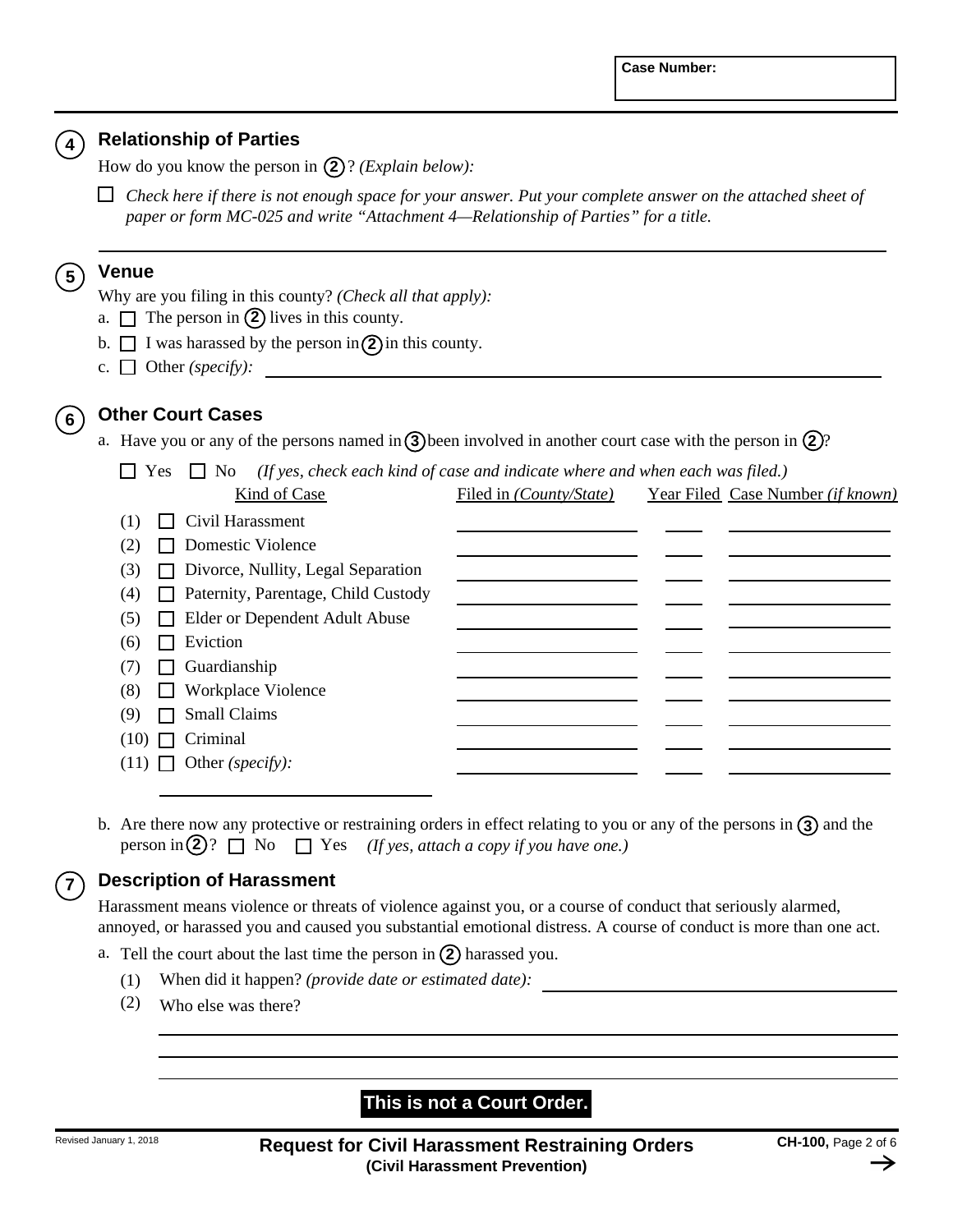| Did the person in $(2)$ use or threaten to use a gun or any other weapon?<br>Yes $\Box$ No (If yes, explain below):<br>Check here if there is not enough space for your answer. Put your complete answer on the attached<br>sheet of paper or form MC-025 and write "Attachment 7a(4)—Use of Weapons" for a title.          |
|-----------------------------------------------------------------------------------------------------------------------------------------------------------------------------------------------------------------------------------------------------------------------------------------------------------------------------|
|                                                                                                                                                                                                                                                                                                                             |
|                                                                                                                                                                                                                                                                                                                             |
| Were you harmed or injured because of the harassment?<br>$\Box$ Yes $\Box$ No (If yes, explain below):<br>Check here if there is not enough space for your answer. Put your complete answer on the attached<br>sheet of paper or form MC-025 and write "Attachment 7a(5)—Harm or Injury" for a title.                       |
| Did the police come? $\Box$ Yes $\Box$ No<br>If yes, did they give you or the person in (2) an Emergency Protective Order? $\Box$ Yes $\Box$ No<br>If yes, the order protects (check all that apply):<br>The person in $(2)$<br>$\Box$ The persons in (3).<br>Me<br>$\Box$<br>(Attach a copy of the order if you have one.) |
| b. Has the person in $(2)$ harassed you at other times?                                                                                                                                                                                                                                                                     |
| Yes $\Box$ No (If yes, describe prior incidents and provide dates of harassment below):                                                                                                                                                                                                                                     |
| Check here if there is not enough space for your answer. Put your complete answer on the attached sheet of<br>paper or form MC-025 and write "Attachment 7b-Previous Harassment" for a title.                                                                                                                               |
|                                                                                                                                                                                                                                                                                                                             |

# **This is not a Court Order.**

 $\rightarrow$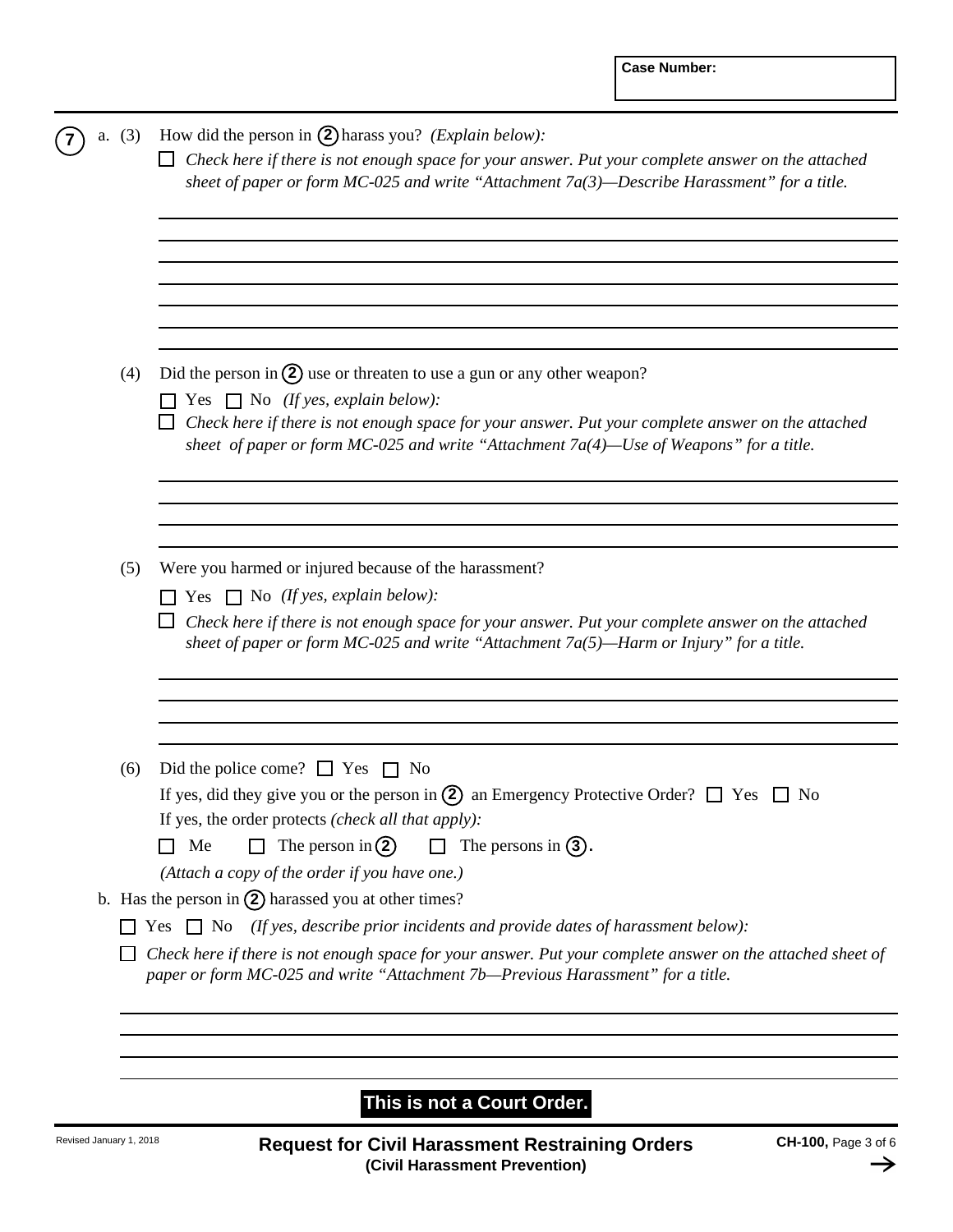### **Check the orders you want.**

### **8 Personal Conduct Orders**

I ask the court to order the person in  $(2)$  not to do any of the following things to me or to any person to be protected listed in  $(3)$ :

- Harass, intimidate, molest, attack, strike, stalk, threaten, assault (sexually or otherwise), hit, abuse, destroy a. personal property of, or disturb the peace of the person.
- Contact the person, either directly or indirectly, in **any** way, including, but not limited to, in person, by b. telephone, in writing, by public or private mail, by interoffice mail, by e-mail, by text message, by fax, or by other electronic means.
- Other *(specify):* c.
	- *Check here if there is not enough space for your answer. Put your complete answer on the attached sheet of paper or form MC-025 and write "Attachment 8c—Other Personal Conduct Orders," for a title.*

*The person in* (2) will be ordered not to take any action to get the addresses or locations of any protected person *unless the court finds good cause not to make the order.*

| 9 | <b>Stay-Away Orders</b>                                                                 |     |                                                                                                                        |
|---|-----------------------------------------------------------------------------------------|-----|------------------------------------------------------------------------------------------------------------------------|
|   |                                                                                         |     | a. I ask the court to order the person in $(2)$ to stay at least yards away from <i>(check all that apply)</i> :       |
|   | $(1)$ $\Box$ Me.                                                                        | (8) | My vehicle.                                                                                                            |
|   | (2) $\Box$ The other persons listed in (3).                                             | (9) | Other (specify):                                                                                                       |
|   | $(3)$ $\Box$ My home.                                                                   |     |                                                                                                                        |
|   | $(4)$ $\Box$ My job or workplace.                                                       |     |                                                                                                                        |
|   | $(5)$ $\Box$ My school.                                                                 |     |                                                                                                                        |
|   | $(6)$ $\Box$ My children's school.                                                      |     |                                                                                                                        |
|   | $(7)$ My children's place of child care.                                                |     |                                                                                                                        |
|   | to get to his or her home, school, or job? $\Box$ Yes $\Box$ No (If no, explain below): |     | b. If the court orders the person in $(2)$ to stay away from all the places listed above, will he or she still be able |
|   | paper or form MC-025 and write "Attachment 9b—Stay-Away Orders," for a title.           |     | Check here if there is not enough space for your answer. Put your complete answer on the attached sheet of             |
|   |                                                                                         |     |                                                                                                                        |

#### **10 Guns or Other Firearms and Ammunition**

| Does the person in $(2)$ own or possess any guns or other firearms? $\Box$ Yes $\Box$ No $\Box$ I don't know |  |  |  |  |  |
|--------------------------------------------------------------------------------------------------------------|--|--|--|--|--|
|--------------------------------------------------------------------------------------------------------------|--|--|--|--|--|

If the judge grants a protective order, the person in  $(2)$  will be prohibited from owning, possessing, purchasing, *receiving, or attempting to purchase or receive a gun, other firearm, and ammunition while the protective order*  is in effect. The person in  $(2)$  will also be ordered to turn in to law enforcement, or sell to or store with a *licensed gun dealer, any guns or firearms within his or her immediate possession or control.*

# **This is not a Court Order.**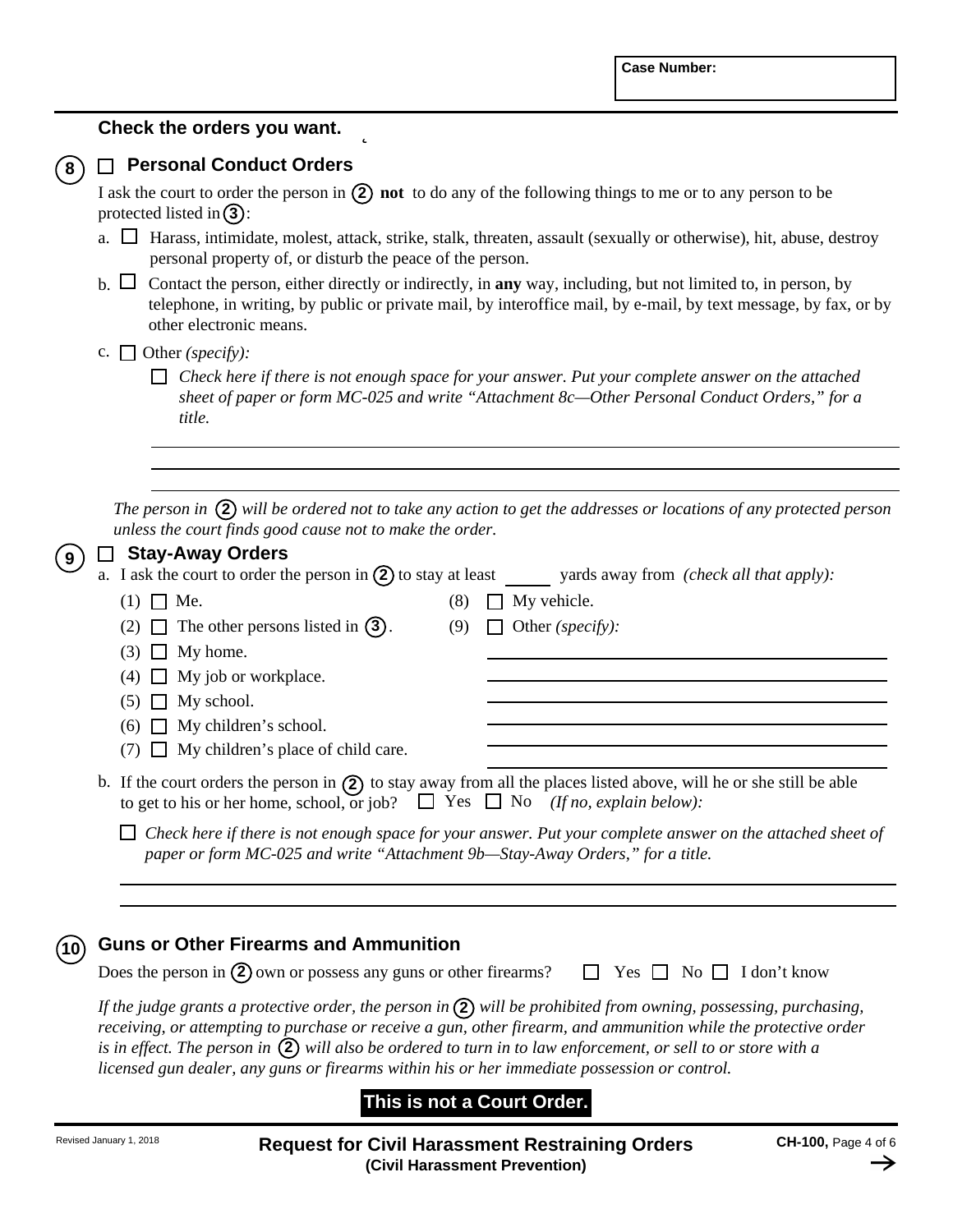|                                                                                                                                                                                                                                                                                                                                                                                                                                                      | $\Box$ Temporary Restraining Order<br>I request that a Temporary Restraining Order (TRO) be issued against the person in $(2)$ to last until the hearing. I<br>am presenting form CH-110, Temporary Restraining Order, for the court's signature together with this Request.                                                                 |                            |              |                     |  |  |  |
|------------------------------------------------------------------------------------------------------------------------------------------------------------------------------------------------------------------------------------------------------------------------------------------------------------------------------------------------------------------------------------------------------------------------------------------------------|----------------------------------------------------------------------------------------------------------------------------------------------------------------------------------------------------------------------------------------------------------------------------------------------------------------------------------------------|----------------------------|--------------|---------------------|--|--|--|
|                                                                                                                                                                                                                                                                                                                                                                                                                                                      | Has the person in $(2)$ been told that you were going to go to court to seek a TRO against him/her?                                                                                                                                                                                                                                          |                            |              |                     |  |  |  |
|                                                                                                                                                                                                                                                                                                                                                                                                                                                      | $\Box$ Yes $\Box$ No (If you answered no, explain why below):                                                                                                                                                                                                                                                                                |                            |              |                     |  |  |  |
|                                                                                                                                                                                                                                                                                                                                                                                                                                                      | $\Box$ Check here if there is not enough space for your answer. Put your complete answer on the attached sheet of<br>paper or form MC-025 and write "Attachment 11—Temporary Restraining Order" for a title.                                                                                                                                 |                            |              |                     |  |  |  |
|                                                                                                                                                                                                                                                                                                                                                                                                                                                      |                                                                                                                                                                                                                                                                                                                                              |                            |              |                     |  |  |  |
|                                                                                                                                                                                                                                                                                                                                                                                                                                                      | $\Box$ Request to Give Less Than Five Days' Notice of Hearing                                                                                                                                                                                                                                                                                |                            |              |                     |  |  |  |
|                                                                                                                                                                                                                                                                                                                                                                                                                                                      | You must have your papers personally served on the person in $(2)$ at least five days before the hearing, unless the<br>court orders a shorter time for service. (Form CH-200-INFO explains What Is "Proof of Personal Service"? Form<br>CH-200, Proof of Personal Service, may be used to show the court that the papers have been served.) |                            |              |                     |  |  |  |
|                                                                                                                                                                                                                                                                                                                                                                                                                                                      | If you want there to be fewer than five days between service and the hearing, explain why below:                                                                                                                                                                                                                                             |                            |              |                     |  |  |  |
|                                                                                                                                                                                                                                                                                                                                                                                                                                                      | $\Box$ Check here if there is not enough space for your answer. Put your complete answer on the attached sheet of<br>paper or form MC-025 and write "Attachment 12-Request to Give Less Than Five Days' Notice" for a title.                                                                                                                 |                            |              |                     |  |  |  |
|                                                                                                                                                                                                                                                                                                                                                                                                                                                      |                                                                                                                                                                                                                                                                                                                                              |                            |              |                     |  |  |  |
|                                                                                                                                                                                                                                                                                                                                                                                                                                                      |                                                                                                                                                                                                                                                                                                                                              |                            |              |                     |  |  |  |
|                                                                                                                                                                                                                                                                                                                                                                                                                                                      |                                                                                                                                                                                                                                                                                                                                              |                            |              |                     |  |  |  |
|                                                                                                                                                                                                                                                                                                                                                                                                                                                      |                                                                                                                                                                                                                                                                                                                                              |                            |              |                     |  |  |  |
|                                                                                                                                                                                                                                                                                                                                                                                                                                                      | $\Box$ No Fee for Filing or Service                                                                                                                                                                                                                                                                                                          |                            |              |                     |  |  |  |
| $\Box$ There should be no filing fee because the person in $\Diamond$ has used or threatened to use violence against me,<br>a.<br>has stalked me, or has acted or spoken in some other way that makes me reasonably fear violence.<br>b. $\Box$ The sheriff or marshal should serve (notify) the person in (2) about the orders for free because my request<br>for orders is based on unlawful violence, a credible threat of violence, or stalking. |                                                                                                                                                                                                                                                                                                                                              |                            |              |                     |  |  |  |
|                                                                                                                                                                                                                                                                                                                                                                                                                                                      |                                                                                                                                                                                                                                                                                                                                              |                            |              |                     |  |  |  |
|                                                                                                                                                                                                                                                                                                                                                                                                                                                      | <b>Lawyer's Fees and Costs</b>                                                                                                                                                                                                                                                                                                               |                            |              |                     |  |  |  |
|                                                                                                                                                                                                                                                                                                                                                                                                                                                      | I ask the court to order payment of my                                                                                                                                                                                                                                                                                                       | lawyer's fees<br>$\perp$   | Court costs. |                     |  |  |  |
|                                                                                                                                                                                                                                                                                                                                                                                                                                                      | The amounts requested are:                                                                                                                                                                                                                                                                                                                   |                            |              |                     |  |  |  |
|                                                                                                                                                                                                                                                                                                                                                                                                                                                      | <b>Item</b>                                                                                                                                                                                                                                                                                                                                  | <b>Amount</b><br>\$        | <b>Item</b>  | <b>Amount</b><br>\$ |  |  |  |
|                                                                                                                                                                                                                                                                                                                                                                                                                                                      |                                                                                                                                                                                                                                                                                                                                              | \$                         |              | \$                  |  |  |  |
|                                                                                                                                                                                                                                                                                                                                                                                                                                                      |                                                                                                                                                                                                                                                                                                                                              | \$                         |              | \$                  |  |  |  |
|                                                                                                                                                                                                                                                                                                                                                                                                                                                      |                                                                                                                                                                                                                                                                                                                                              |                            |              |                     |  |  |  |
|                                                                                                                                                                                                                                                                                                                                                                                                                                                      | Check here if there are more items. Put the items and amounts on the attached sheet of paper or form<br>MC-025 and write "Attachment 14-Lawyer's Fees and Costs" for a title.                                                                                                                                                                |                            |              |                     |  |  |  |
|                                                                                                                                                                                                                                                                                                                                                                                                                                                      |                                                                                                                                                                                                                                                                                                                                              |                            |              |                     |  |  |  |
|                                                                                                                                                                                                                                                                                                                                                                                                                                                      |                                                                                                                                                                                                                                                                                                                                              | This is not a Court Order. |              |                     |  |  |  |

 $\rightarrow$